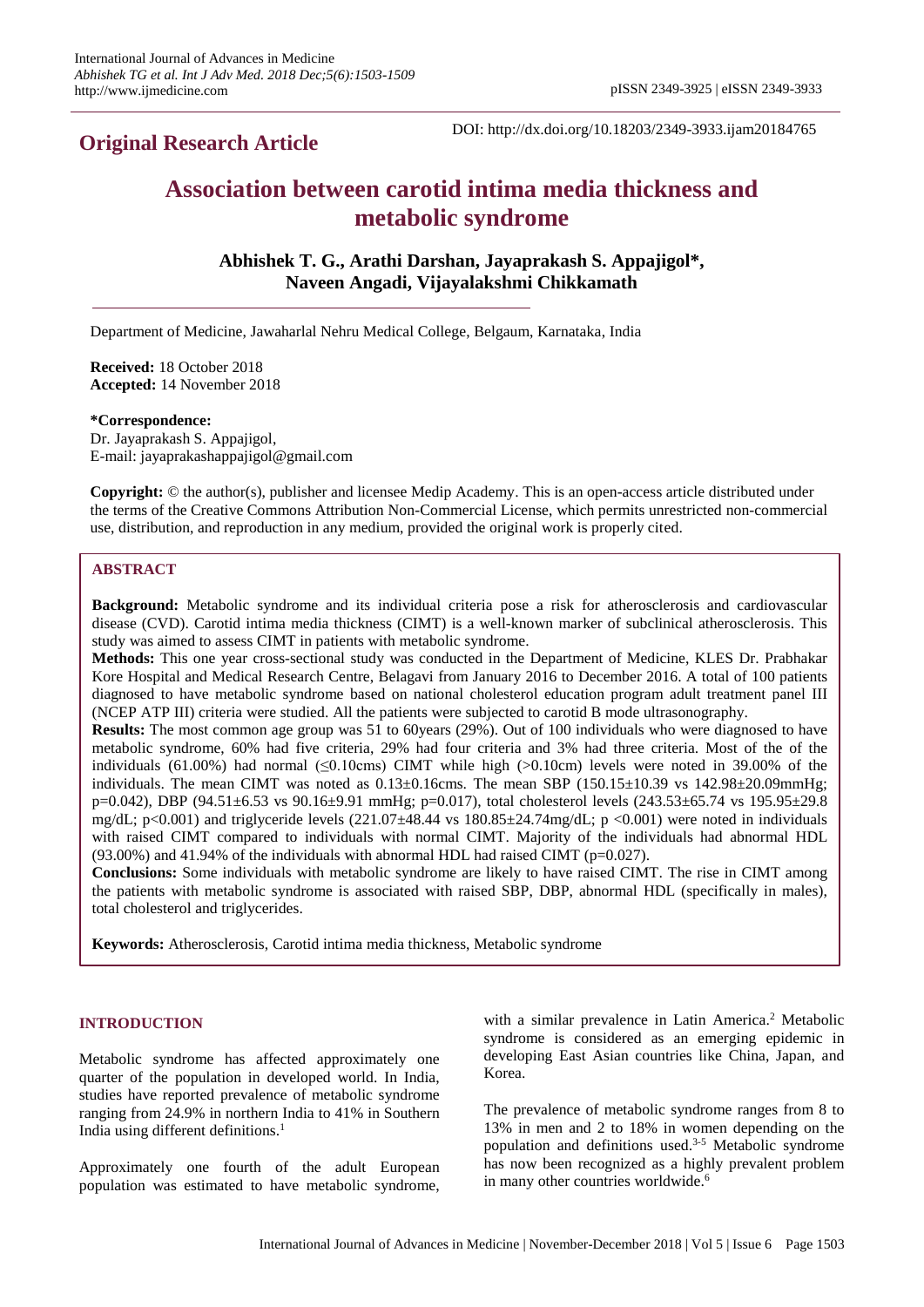Clinical definitions of metabolic syndrome by National Cholesterol Education Program-Adult Treatment Panel III (NCEP-ATP-III) or International Diabetes Federation (IDF) have gained enormous value in the diagnosis, management and research on the cluster of metabolic risk factors.7,8 Yet, there is an increasing recognition that other atherogenic, pro-thrombotic and inflammatory aspects of this syndrome are still not captured by these practical clinical definitions which warrant further investigation, particularly for valuable clinical markers.<sup>9</sup>

Presence of metabolic syndrome poses a major risk for development of both type 2 diabetes mellitus and atherosclerosis. The prevalence of cardiovascular disease increases to two to three times higher in individuals with metabolic syndrome than in age-matched controls.<sup>10</sup>

In addition, metabolic syndrome is also associated with carotid intima-media thickness (CIMT), which is a surrogate marker of preclinical atherosclerosis. CIMT is a strong predictor of future cardiovascular morbidity and mortality, in particular myocardial infarction and stroke. 11

In various studies, increased carotid intima media thickness (CIMT) has been shown to be a good indicator of atherosclerosis. CIMT has been reported to correlate with myocardial infarction, stroke, and peripheral artery disease.<sup>11</sup>

Metabolic syndrome is a disorder characterized by a cooccurrence of three out of five of the following medical conditions: abdominal obesity, elevated blood pressure, high serum triglycerides, low high-density lipoprotein cholesterol levels, and elevated fasting plasma glucose. Some studies showed that increased numbers of metabolic syndrome risk components lead to worsening cardiovascular disease outcomes and risk factors. Although CIMT is related to metabolic parameters, only a few studies have investigated the relationship between numbers of metabolic syndrome risk parameters and CIMT. <sup>12</sup> Hence the present study was undertaken to assess carotid intima media thickness in patients with metabolic syndrome.

## **METHODS**

This a one year cross sectional study was undertaken under the Department of Medicine, of a 1800 bedded tertiary care teaching hospital situated in north Karnataka, India attached to Jawaharlal Nehru Medical College, Belgaum, Karnataka, India from January 2016 to December 2016.

A total of 100 Patients diagnosed to have metabolic syndrome based on NCEP ATP III criteria who fulfilled the selection criteria during the study period were enrolled. Patients who fulfil the National Cholesterol Education Program-ATP-III criteria for metabolic syndrome that is, three or more of the five components  $viz.<sup>7</sup>$ 

## *Inclusion criteria*

- Abdominal obesity (waist circumference >102cm in men, >88 cm in women),
- Triglycerides  $\geq 150$ mg/dL
- HDL-cholesterol <40mg/dL in men, <50mg/dL in women,
- Systolic blood pressure  $\geq$ 130 mmHg and/or diastolic blood pressure ≥85mm Hg and
- Fasting plasma glucose ≥110 mg/dL.

## *Exclusion criteria*

- Patients with liver disorders, renal disorders, congestive cardiac failure, hypothyroidism, rheumatoid arthritis, psoriasis,
- under treatment of any thyroid related disorder,
- Pregnant women, women on oral contraceptive pills,
- Stroke and transient ischemic attack patients and patients on statins and other medications that alter thyroid functions, lipid levels.

The ethical clearance was obtained from the Institutional Ethical committee, Jawaharlal Nehru Medical College, Belgaum.

## *Procedure*

Patients fulfilling selection criteria were explained about the nature of the study and a written informed consent was obtained prior to the enrolment. Demographic data like gender and age were collected and the patients were interviewed for the relevant history such as diabetes mellitus, hypertension and heart disease.

A thorough general physical examination was conducted to assess vital parameters followed by systemic examination. Under strict aseptic precautions fasting blood samples were drawn and subjected to investigations including fasting blood sugar, glycosylated haemoglobin (HbA1c) and fasting lipid profile (total cholesterol, triglycerides, HDL and LDL). Patient's HDL, LDL and Triglycerides level were obtained from enzymatic method in Biochemistry Laboratory. The fasting blood sugar and glycosylated haemoglobin levels were interpreted based on ADA 2018 guidelines and lipid profile was interpreted based on NCEP ATP III criteria. 7,13 The carotid intima media thickness was determined by imaging of common carotid artery using a high frequency B-mode ultrasonography. High resolution B mode, colour Doppler, and pulse Doppler ultrasonography of both carotid arteries were performed with ultrasound machine, PHILIPS HD-11 equipped with a 7.5 MHz linear array transducer. Patients were examined in supine position with head tilted backwards. After the carotid arteries were located by transverse scans the probe was rotated 90˚ to obtain and record a longitudinal image of the anterior and posterior walls. The maximum IMT was measured at near and far walls of the common carotid artery, the bifurcation, and the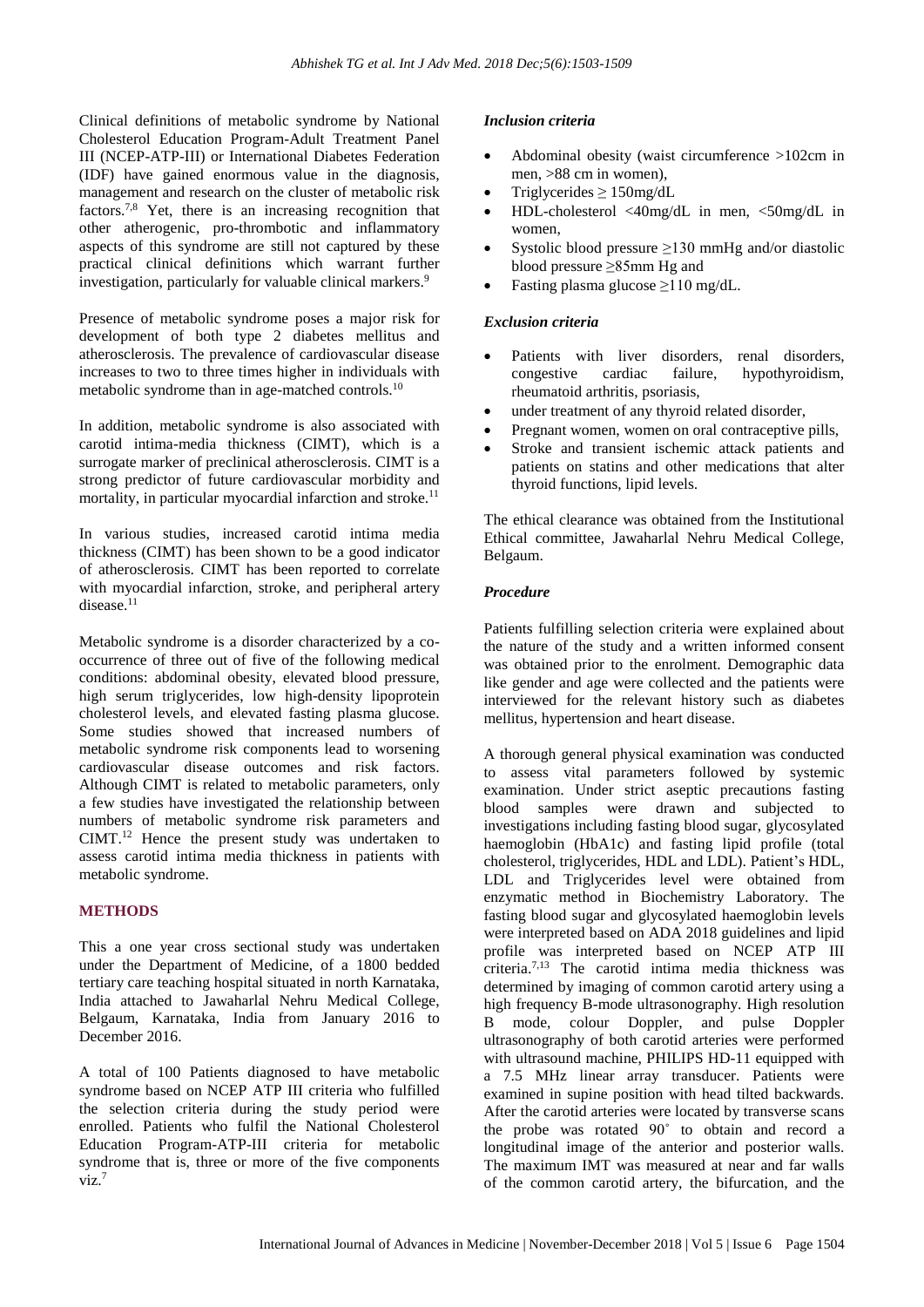internal carotid arteries and was expressed as a mean aggregate value. CIMT values of >0.1cm were considered abnormal and confer increased absolute risk of CHD. 14,15

#### *Statistical analysis*

The data thus obtained was tabulated on Microsoft Excel spreadsheet. The categorical data was expressed as ratios and percentages. Chi-square test was used to assess the association. Continuous data was expressed as mean±standard deviation (SD) and then the comparison was done using independent sample 't' test. A probability value ('p' value) of less than or equal to 0.050 was considered to be statistically significant.

#### **RESULTS**

The clinical, biochemical and lipid profile of the study population is as depicted in Table 1. Majority of the individuals were males (78%). Most of the patients were aged between 51 to 60 years (29%) and next common age group was 61 to 70 years (28%).

The mean age was  $57.14 \pm 11.10$  years. All the individuals had history of hypertension and diabetes mellitus. Abnormal waist circumference and HDL was noted in 72% and 93% of the patients respectively. The total cholesterol and LDL levels were high in 52% and 34% of the individuals respectively. In the present study, HbA1c levels were >8.5 percent in most of the patients (32%) (Table 2). High (>0.10cms) CIMT levels were noted in 39.00% of the individuals, the mean CIMT level were 0.13±0.16cms and median CIMT levels were 0.09cms and ranged between 0.05 to 1.30cms (Table 1). Out of

100 individuals diagnosed to have metabolic syndrome, 68.00% had five criteria. No association was found between CIMT and metabolic syndrome criteria  $(p=0.532)$ .

The mean CIMT levels in males  $(0.12 \pm 0.16 \text{ cm})$  and females  $(0.13\pm0.13\text{cm})$  was comparable (p=0.931). Most of the individuals were aged between 51 to 60 years (29.00%), 61 to 70 years (28.00%), and 41 to 50 years (26.00%). Among them 37.93%, 39.29% and 30.77% of the individuals had raised CIMT respectively. However, no association was found between age and CIMT (p=0.535) (Table 3).

All the individuals with normal HDL had normal CIMT (100%) and 41.94% of the individuals with abnormal HDL  $(58.06\%)$  had raised CIMT  $(p=0.027)$ . No association was found between CIMT total cholesterols, HbA1c, waist circumference (p>0.050) (Table 3). Significantly higher mean SBP (150.15±10.39 vs 142.98±20.09mmHg; p=0.042), DBP (94.51±6.53 vs 90.16 $\pm$ 9.91mmHg;  $p=0.017$ ), total cholesterol  $(243.53\pm65.74 \text{ vs } 195.95\pm29.8 \text{ mg/dL}; \text{ p} < 0.001) \text{ and}$ triglyceride levels (221.07±48.44 vs 180.85±24.74mg/dL; p<0.001) were noted with raised CIMT. Also, significantly lower HDL levels (30.55±5.86 vs  $27.69\pm4.52$  mg/dL; p=0.018) were noted in males with raised CIMT.

## **DISCUSSION**

In the present study, the CIMT levels were raised and suggest that, a considerable subset of individuals with metabolic syndrome are likely to have higher CIMT levels.

| <b>Variables</b>          | Distribution $(n=100)$ |           |               | Range          |                |
|---------------------------|------------------------|-----------|---------------|----------------|----------------|
|                           | <b>Mean</b>            | <b>SD</b> | <b>Median</b> | <b>Minimum</b> | <b>Maximum</b> |
| Age (years)               | 57.14                  | 11.10     | 57.00         | 28.00          | 86.00          |
| Systolic BP (mm Hg)       | 145.78                 | 17.28     | 150.00        | 110.00         | 200.00         |
| Diastolic BP (mm Hg)      | 91.86                  | 8.97      | 90.00         | 70.00          | 120.00         |
| Weight (kgs)              | 96.47                  | 8.34      | 96.00         | 80.00          | 118.00         |
| Height (cms)              | 168.11                 | 6.09      | 169.50        | 150.00         | 178.00         |
| $WC$ (cm) - males         | 103.78                 | 2.70      | 103           | 100            | 119            |
| WC (cm) - females         | 99.81                  | 2.10      | 100           | 98             | 106            |
| BMI $(Kg/m^2)$            | 34.09                  | 2.45      | 33.60         | 29.10          | 41.90          |
| FBS(mg/dL)                | 161.18                 | 44.48     | 146.00        | 120.00         | 400.00         |
| $HbA1C$ (%)               | 8.04                   | 1.96      | 7.50          | 5.40           | 13.30          |
| Total cholesterol (mg/dL) | 214.51                 | 52.36     | 200.00        | 154.00         | 394.00         |
| $LDL$ (mg/dL)             | 87.46                  | 25.39     | 78.00         | 60.00          | 160.00         |
| $HDL$ (mg/dL) - males     | 29.49                  | 5.54      | 29.00         | 20.00          | 45.00          |
| $HDL$ (mg/dL) - females   | 27.82                  | 5.10      | 25.00         | 20.00          | 40.00          |
| Triglycerides (mg/dL)     | 196.54                 | 40.75     | 188.00        | 154.00         | 346.00         |
| $CIMT$ (in cms)           | 0.13                   | 0.16      | 0.09          | 0.05           | 1.30           |

#### **Table 1: Characteristics of the study population.**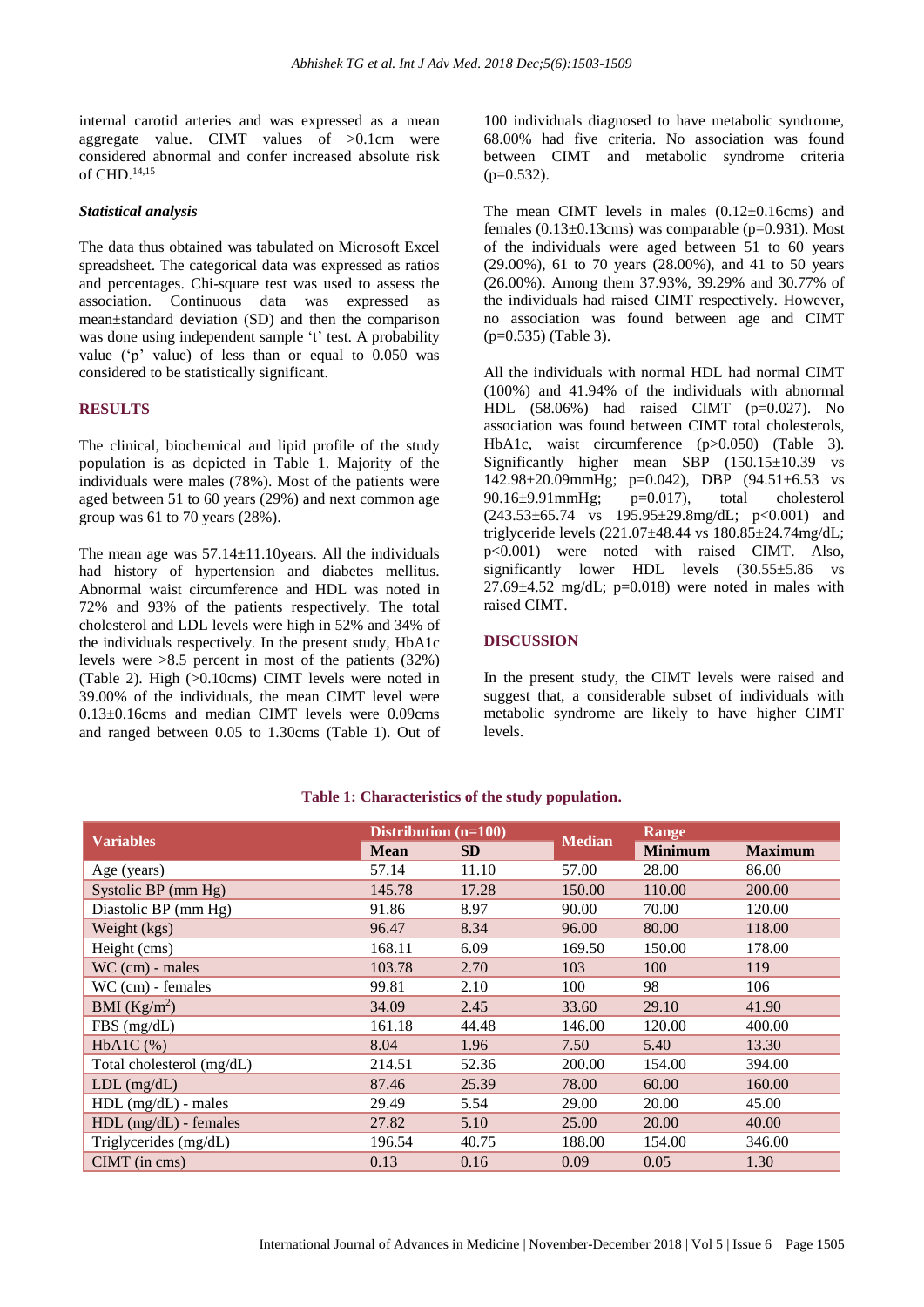#### **Table 2: Metabolic and lipid profile.**

| Criteria                        | <b>Observations</b>                  | Distribution $(n=100)$ |            |  |
|---------------------------------|--------------------------------------|------------------------|------------|--|
|                                 |                                      | <b>Number</b>          | Percentage |  |
| History of hypertension         | Present                              | 100                    | 100.00     |  |
|                                 | Absent                               | $\overline{0}$         | 0.00       |  |
|                                 | Total                                | 100                    | 100.00     |  |
| History of<br>diabetes mellitus | Present                              | 100                    | 100.00     |  |
|                                 | Absent                               | $\boldsymbol{0}$       | 0.00       |  |
|                                 | Total                                | 100                    | 100.00     |  |
|                                 | Normal $(> 40 M; > 50 F)$            | $\tau$                 | 7.00       |  |
| $HDL$ (mg/dL)                   | Abnormal ( $\leq$ 40 M; $\leq$ 50 F) | 93                     | 93.00      |  |
|                                 | Total                                | 100                    | 100.00     |  |
|                                 | Normal $(< 100$ )                    | 66                     | 66.00      |  |
| $LDL$ (mg/dL)                   | High (100 or more)                   | 34                     | 34.00      |  |
|                                 | Total                                | 100                    | 100.00     |  |
| Total cholesterol               | Normal (0 to 200)                    | 48                     | 48.00      |  |
|                                 | High $(> 200)$                       | 52                     | 52.00      |  |
| (mg/dL)                         | Total                                | 100                    | 100.00     |  |
|                                 | Normal (<90 M; <80 F)                | 28                     | 28.00      |  |
| Waist circumference             | Abnormal ( $\geq$ 90 M; $\geq$ 80 F) | 72                     | 72.00      |  |
| (cms)                           | Total                                | 100                    | 100.00     |  |
| Triglycerides<br>(mg/dL)        | Normal (0 to 150)                    | $\Omega$               | 0.00       |  |
|                                 | High $(>150)$                        | 100                    | 100.00     |  |
|                                 | Total                                | 100                    | 100.00     |  |
| Glycemic control (%)            | Optimal $( \leq 5.50)$               | $\overline{3}$         | 3.00       |  |
|                                 | Prediabetes (5.51-6.50)              | 19                     | 19.00      |  |
|                                 | Good control (6.51-7.0)              | 17                     | 17.00      |  |
|                                 | Moderate control (7.01-8.50)         | 29                     | 29.00      |  |
|                                 | Poor control $(>8.5)$                | 32                     | 32.00      |  |
|                                 | Total                                | 100                    | 100.00     |  |
|                                 | Underweight $(\langle 18.5)$         | $\mathbf{0}$           | 0.00       |  |
| Body mass index                 | Normal (18.5 -22.99)                 | $\mathbf{0}$           | 0.00       |  |
|                                 | At risk (23.00-24.99)                | $\boldsymbol{0}$       | 0.00       |  |
| (Kg/m <sup>2</sup> )            | Overweight (25.00-29.99)             | $\mathbf{1}$           | 1.00       |  |
|                                 | Obese $(\geq 30)$                    | 99                     | 99.00      |  |
|                                 | Total                                | 100                    | 100.00     |  |

These findings were consistent with a study by Koskinen J et al, who found that, metabolic syndrome was significantly associated with accelerated CIMT progression.<sup>15</sup>

The mean CIMT noted in the present study corroborates with the result of the study by Timoteo AT et al, who reported mean CIMT as 0.88±0.33cms.<sup>16</sup> In the European Lacidipine Study on Atherosclerosis (ELSA), metabolic syndrome was associated in a bivariate model with a 4 year change in CIMT among 1734 hypertensive subjects aged 45 to 75 years at baseline.<sup>17</sup>

Ispessimento Medio Intimale e Rischio cardiovascolare media-intima thickness and cardiovascular risk] (ISMIR) study, showed an association between metabolic syndrome and CIMT.<sup>18</sup> The prevalence of an increased CIMT (defined as common carotid artery CIMT >0.80cms) was significantly higher in patients with metabolic syndrome than in patients without it, and mean CIMT was also significantly higher.

In this study, the mean SBP in individuals with raised CIMT was significantly high compared to those with normal CIMT (150.15±10.39 vs 142.98±20.09mmHg; p=0.042). Similar findings were noted with respect to DBP that is, mean DBP in individuals with raised CIMT was significantly high compared to those with normal CIMT (94.51±6.53 vs 90.16±9.91 mm Hg; p=0.017). These findings hypothesize relationship between blood pressure and CIMT.

In contrast to these observations, a study by Liu CP et al, reported no significant association between systolic blood pressure and CIMT.<sup>19</sup> This lack of relationship reported by Liu CP et al, was in accordance with the several other studies in hypertensive patients by Myung Y et al, and Catena C et al. 20,21 Systolic blood pressure seems to be an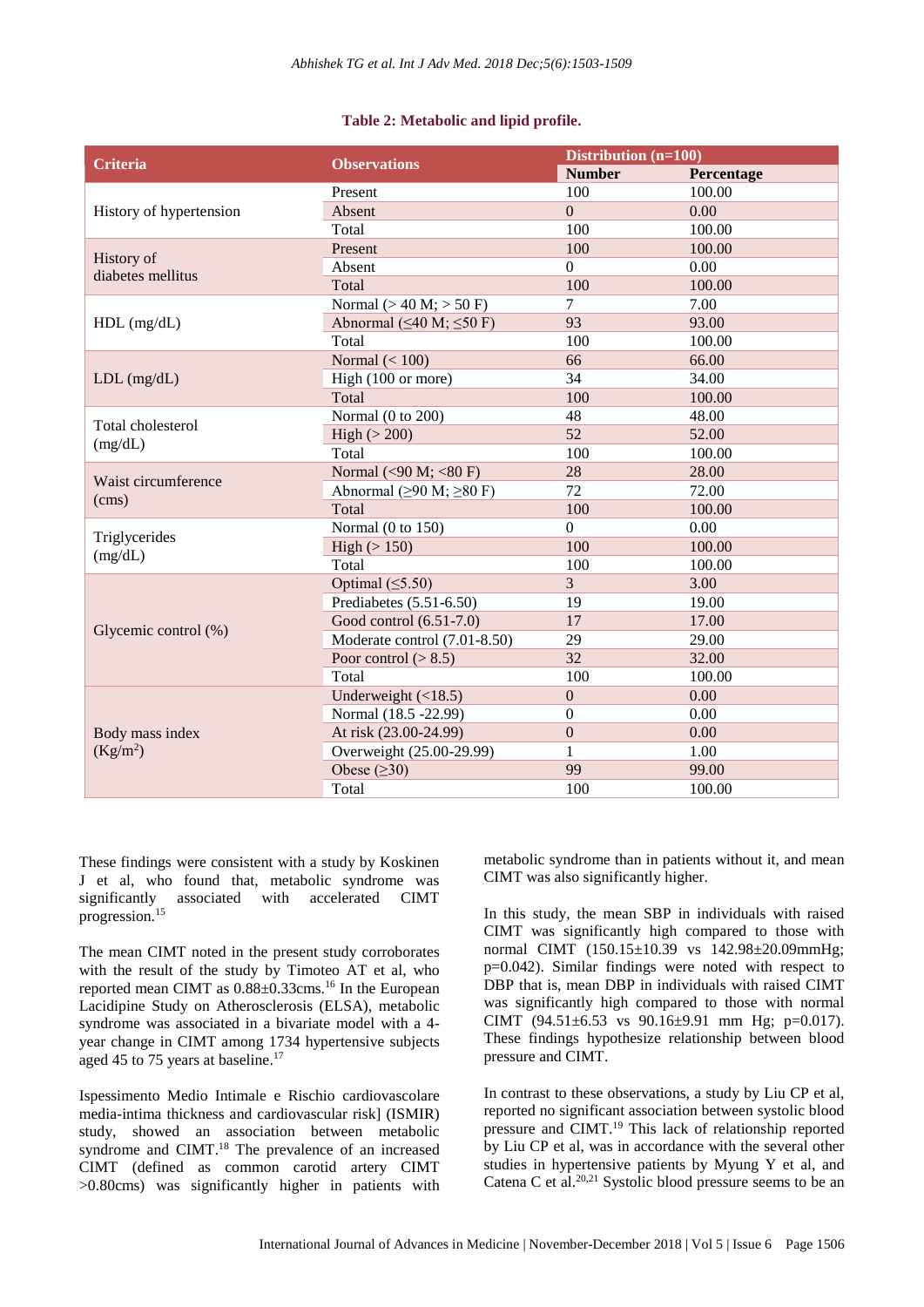important risk factor of early arterial structural changes. In this study no association was found between triglycerides and CIMT. However, the mean triglyceride levels were significantly high in individuals with raised CIMT  $(221.07\pm48.44 \text{ mg/dL})$  compared to those who had normal CIMT (180.85±24.74mg/dL) and the difference observed was statistically significant  $(p<0.001)$ .

|                                    | $HDL$ (mg/dL)                                  | <b>CIMT</b> (Cms) |        |                  |        |           |
|------------------------------------|------------------------------------------------|-------------------|--------|------------------|--------|-----------|
| <b>Variables</b>                   |                                                | $\leq 0.1$        |        | > 0.1            |        | 'p' value |
|                                    |                                                | $\frac{0}{0}$     | No.    | $\frac{0}{0}$    | No.    |           |
| Sex                                | Male                                           | 49                | 62.82  | 29               | 37.18  | 0.482     |
|                                    | Female                                         | 12                | 54.55  | 10               | 45.45  |           |
|                                    | Total                                          | 61                | 61.00  | 39               | 39.00  |           |
|                                    | 18 to 30                                       | $\boldsymbol{0}$  | 0.00   | $\mathbf{1}$     | 100.00 | 0.535     |
|                                    | 31 to 40                                       | $\overline{3}$    | 75.00  | $\mathbf{1}$     | 25.00  |           |
|                                    | 41 to 50                                       | 18                | 69.23  | 8                | 30.77  |           |
| Age                                | 51 to 60                                       | 18                | 62.07  | 11               | 37.93  |           |
| (years)                            | 61 to 70                                       | 17                | 60.71  | 11               | 39.29  |           |
|                                    | 71 to 80                                       | 5                 | 45.45  | 6                | 54.55  |           |
|                                    | 81 to 90                                       | $\mathbf{0}$      | 0.00   | $\mathbf{1}$     | 100.00 |           |
|                                    | Total                                          | 61                | 61.00  | 39               | 39.00  |           |
| <b>HDL</b>                         | Normal $(> 40$ males; $> 50$ females)          | $\overline{7}$    | 100.00 | $\boldsymbol{0}$ | 0.00   | 0.027     |
|                                    | Abnormal ( $\leq 40$ males; $\leq 50$ females) | 54                | 58.06  | 39               | 41.94  |           |
| (mg/dL)                            | Total                                          | 61                | 61.00  | 39               | 39.00  |           |
| <b>LDL</b>                         | Normal $(<100$ )                               | 41                | 62.12  | 25               | 37.88  | 0.749     |
|                                    | High $(\geq 100)$                              | 20                | 58.82  | 14               | 41.18  |           |
| (mg/dL)                            | Total                                          | 61                | 61.00  | 39               | 39.00  |           |
| Total                              | Normal (0 to 200)                              | 33                | 68.75  | 15               | 31.25  | 0.127     |
| cholesterol                        | High $(\geq 200)$                              | 28                | 53.85  | 24               | 46.15  |           |
| (mg/dL)                            | Total                                          | 61                | 61.00  | 39               | 39.00  |           |
| Waist<br>circumference<br>(cms)    | Normal (<90 male; <80 Females)                 | 16                | 57.14  | 12               | 42.86  | 0.622     |
|                                    | Abnormal ( $\geq$ 102 male; $\geq$ 88 females) | 45                | 62.50  | 27               | 37.50  |           |
|                                    | Total                                          | 61                | 61.00  | 39               | 39.00  |           |
| HbA1c<br>(%)                       | Optimal $( \leq 5.50)$                         | $\mathbf{1}$      | 33.33  | $\overline{2}$   | 66.67  | 0.567     |
|                                    | Prediabetes (5.51-6.50)                        | 13                | 68.42  | 6                | 31.58  |           |
|                                    | Good control (6.51-7.0)                        | 9                 | 52.94  | 8                | 47.06  |           |
|                                    | Moderate control (7.01-8.50)                   | 20                | 68.97  | 9                | 31.03  |           |
|                                    | Poor control $(>8.5)$                          | 18                | 56.25  | 14               | 43.75  |           |
|                                    | Total                                          | 61                | 61.00  | 39               | 39.00  |           |
| <b>BMI</b><br>(Kg/m <sup>2</sup> ) | Underweight $(\langle 18.5)$                   | $\boldsymbol{0}$  | 0.00   | $\boldsymbol{0}$ | 0.00   |           |
|                                    | Normal (18.5 -22.99)                           | $\mathbf{0}$      | 0.00   | $\mathbf{0}$     | 0.00   |           |
|                                    | At risk (23.00-24.99)                          | $\boldsymbol{0}$  | 0.00   | $\boldsymbol{0}$ | 0.00   |           |
|                                    | Overweight (25.00-29.99)                       | $\overline{0}$    | 0.00   | $\mathbf{1}$     | 100.00 |           |
|                                    | Obese $(\geq 30)$                              | 61                | 61.62  | 38               | 38.38  |           |
|                                    | Total                                          | 61                | 61.00  | 39               | 39.00  |           |
| Triglycerides<br>(mg/dL)           | Normal (0 to 150)                              | $\boldsymbol{0}$  | 0.00   | $\boldsymbol{0}$ | 0.00   | L.        |
|                                    | High $(>150)$                                  | 61                | 61.00  | 39               | 39.00  |           |
|                                    | Total                                          | 61                | 61.00  | 39               | 39.00  |           |

#### **Table 3: Association of CIMT with metabolic syndrome components.**

These findings propose relationship between hypertriglyceridemia and CIMT in patients with metabolic syndrome. These findings were in concordance with a study by Sipla K et al, who found statistically significant correlations between triglycerides and CIMT in univariable models for both sexes.<sup>22</sup> In this study, significantly higher number of individuals (41.94%) with abnormal HDL had raised CIMT (p=0.027). However, gender wise comparison of HDL levels revealed significantly higher mean HDL levels among males with normal CIMT (30.55±5.86), compared to those with raised CIMT (27.69±4.52mg/dL) (p=0.018). But HDL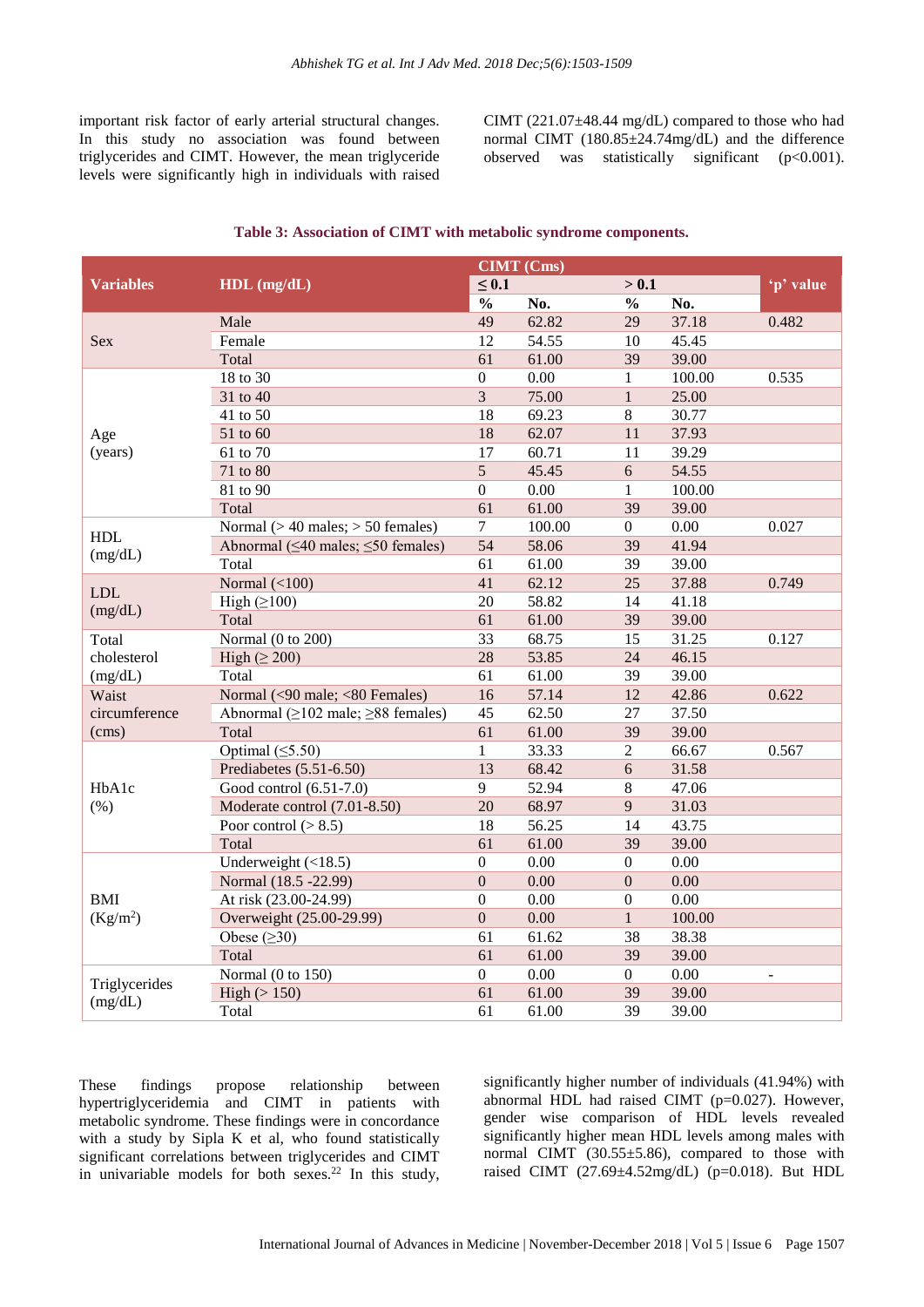levels among females with normal CIMT (27.25±4.18) and raised CIMT (28.50±6.20mg/dL) were statistically almost similar  $(p=0.595)$ . In contrast to these observations, a study by Sipla K et al, found statistically significant correlations between HDL and CIMT in univariable models for both sexes.<sup>22</sup> The lack of relationship between HDL and CIMT among females can be explained by a smaller subset of females in the present study.

In this study, 37.50% of the individuals had raised CIMT while 62.50% of the individuals with abnormal waist circumference had normal CIMT. This difference was statistically not significant (p=0.622) suggesting lack of relationship between waist circumference and raised CIMT. The mean waist circumference among males  $(103.82 \pm 1.98 \text{ vs } 103.72 \pm 3.66 \text{ cm}; \text{p=0.901})$  and females  $(99.33 \pm 1.30 \text{ vs } 100.40 \pm 2.76 \text{ cm}; \text{ p=0.901})$  with normal and raised CIMT levels were statistically comparable suggesting lack of association between raised CIMT and waist circumference. In contrast to these observations, Koskinen J et al, in their study found that, waist circumference had a strong association with CIMT progression.<sup>15</sup> This observation may suggest that increased waist circumference is a risk factor that reflects long-term deviations in several metabolic risk variables. Central obesity predisposes to metabolic syndrome, hypertension, development of insulin resistance, and cardiovascular diseases. It is also possible that a part of the risk factor associated with increased waist circumference is mediated by some unmeasured factors. Potential candidates may include increased oxidative stress and inflammatory cytokines secreted by adipose tissue.

Overall in nutshell, a considerable subset of patients with metabolic syndrome are likely to have raised CIMT. However, the rise in CIMT among the patients with metabolic syndrome was independent of the number of components of metabolic syndrome criteria. Furthermore, the raised CIMT is associated with hypertension, abnormal HDL (especially in males), total cholesterol and triglyceride levels. CIMT is independent of body mass index, fasting blood sugar, glycosylated haemoglobin, LDL and waist circumference. These finding need further validations due to potential limitations of this study, namely single centre study, smaller sample size, smaller subset of female participation, age distribution was not uniform, majority of the patients had all five abnormalities and almost all the patients presented with history of hypertension and diabetes mellitus whose duration of disease was not considered in the assessment. The treatment history and treatment compliance were not analyzed.

Present study is a cross-sectional study, and as such, it is not possible to establish a causal relationship since no information from the follow-up was analyzed and patients underwent only a single evaluation of CIMT. Authors did not account for the potential difference between plaque presence in a single artery vs in multiple arteries. It is possible that plaque presence in multiple carotid artery segments may be associated with higher risk. The present scanning protocol for CIMT measurement focuses primarily on the common carotid artery due to difficulties in an adequate evaluation of CIMT of the bulb and internal carotid arteries. However, scanning of the remaining segments of the carotid arteries for plaques might be important to avoid missing ''upstream'' advanced atherosclerosis. Manual assessment of CIMT is not optimally reproducible. There has been rapid advancement in ultrasound technology resulting in greater consistency and resolution of images.

Further multicentric studies addressing these limitations may focus the true CIMT profile in patients with metabolic syndrome.

*Funding: No funding sources Conflict of interest: None declared Ethical approval: The study was approved by the Institutional Ethics Committee*

## **REFERENCES**

- 1. Gupta R, Sharma KK, Gupta A, Agrawal A, Mohan I, Gupta VP, et al. Persistent high prevalence of cardiovascular risk factors in the urban middle class in India: Jaipur Heart Watch-5. J Assoc Physicians India. 2012 Mar;60(3):11-6.
- 2. Hoang KC, Le TV, Wong ND. The metabolic syndrome in East Asians. J Cardiometabolic Syndrome. 2007 Sep;2(4):276-82.
- 3. Hwang LC, Bai CH, Chen CJ. Prevalence of obesity and metabolic syndrome in Taiwan. J Formosan Med Association. 2006 Jan 1;105(8):626-35.
- 4. Nestel P, Lyu R, Low LP, Sheu WH, Nitiyanant W, Saito I, et al. Metabolic syndrome: recent prevalence in East and Southeast Asian populations. Asia Pacific J Clin Nutr. 2007 Jun 1;16(2):362-7.
- 5. Kolovou GD, Anagnostopoulou KK, Salpea KD, Mikhailidis DP. The prevalence of metabolic syndrome in various populations. Am J Medical Sciences. 2007 Jun 1;333(6):362-71.
- 6. Alberti KG, Zimmet P, Shaw J. The metabolic syndrome - a new world-wide definition. Lancet. 2005 Sep 24-30;366(9491):1059-62.
- 7. Expert Panel on Detection E. Executive summary of the third report of the National Cholesterol Education Program (NCEP) expert panel on detection, evaluation, and treatment of high blood cholesterol in adults (Adult Treatment Panel III). JAMA. 2001 May 16;285(19):2486.
- 8. IDF Worldwide Definition of the Metabolic<br>Syndrome. Diabetes Fed. Available at Syndrome. Diabetes Fed. Available at: https://www.idf.org/e-library/consensusstatements.html. Accessed on 2018 Oct 2.
- 9. Després JP, Poirier P, Bergeron J, Tremblay A, Lemieux I, Almeras N. From individual risk factors and the metabolic syndrome to global